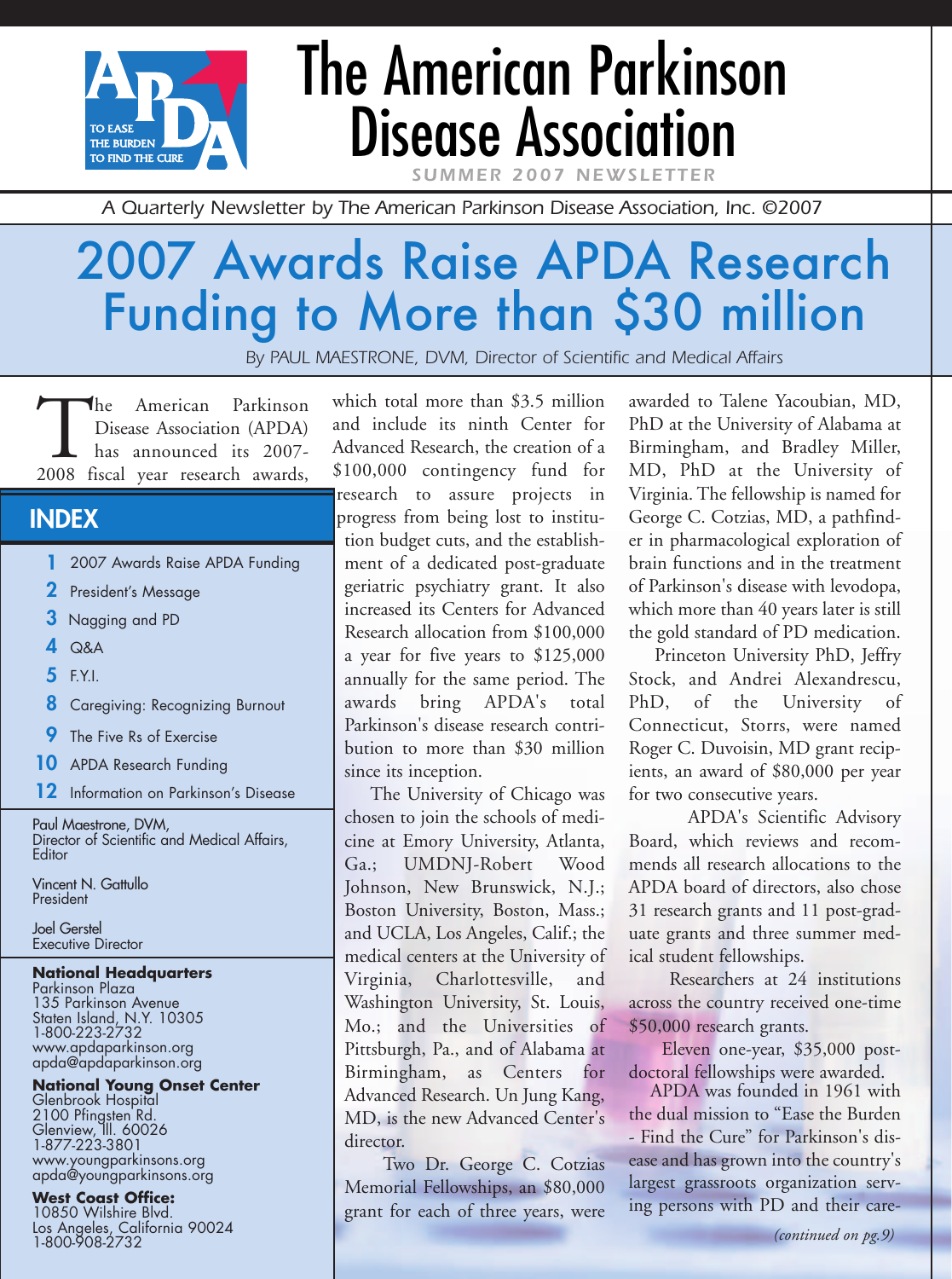

*VINCENT N. GATTULLO PRESIDENT*

Dear Reader,

Research has been in the news quite a bit recently as several respected scientific journals reported positive results in gene therapy to alleviate clinical symptoms in persons with Parkinson's disease.

Successful scientific breakthroughs, of course -- and unfortunately -- do not mean immediate help for patients. Many more years of tests, trials, and approvals lie ahead. They do, however, offer hope and send the message that research support is paramount in our battle against disease and suffering. They also encourage scientists to persevere despite the challenges of increasing costs and funding barriers.

Such progress also gives APDA the satisfaction that our resolute efforts to support research are valid. At its annual two-day meeting this year, our Scientific Advisory Board (SAB) recommended funding for a ninth Center for Advanced Research at the University of Chicago, two Dr. George C. Cotzias Fellowships, and two Roger C. Duvoisin, MD Grants. It also favorably reviewed funding applications for 31 research and 11 post-graduate grants, recommended the creation of a contingency fund to protect research in progress from institution budget cuts, and the establishment of a dedicated geriatric psychiatry grant at the post-doctoral level. (See pages 10-11 for a complete list of awards.)

The executive committee unanimously approved all recommendations, and also voted to increase the annual APDA Centers for Advanced Research funding to \$125, 000 for a five year period, bringing 2007-2008 funding to \$3.5 million and APDA's total contribution to research to more than \$30 million.

Appreciative responses from SAB members included Dr. James Bennett's observation: "I just returned from NIH (National Institutes of Health) study section where

we reviewed many excellent grants…, but can expect only 6-8 percent to get funded. In contrast, APDA is close to 40 percent funding this year. This is an amazing achievement and will do much to keep PD research alive until the NIH budget can be realigned."

Likewise, Dr. David Standaert noted, "This is a very impressive accomplishment. It will fund scientific studies that would not have been possible without APDA support, and help to train the next generation of scientists and clinicians who will work on PD. My congratulations to the organization."

It is appropriate also to recognized Dr. Paul Maestrone's 20 years of service as our director of scientific and medical affairs. After more than two decades at Hoffmann-LaRoche in Nutley, N.J., Dr. Maestrone retired as a research group leader to join APDA in 1987. His efforts in large part have resulted in our current network of 62 Information & Referral Centers across the United States, the efficient management of our educational literature and scientific research grants program and in particular, APDA's leadership in the field of international education in Parkinson's disease. He is president of the World Parkinson Disease Association, which he helped to found in 1990.

It is this combination of our will to find the cure and the quality and dedication of the people we have guiding us (including our generous donors) that has made APDA the country's largest grassroots organization serving the Parkinson's community.

Keep up the good work!

Vincent N. Gattullo President

**ATTENTION** 

WOULD YOU LIKE TO RECIEVE THE APDA QUARTERLY NEWSLETTER BY E-MAIL? Send your name and e-mail address to: **enews@apdaparkinson.org**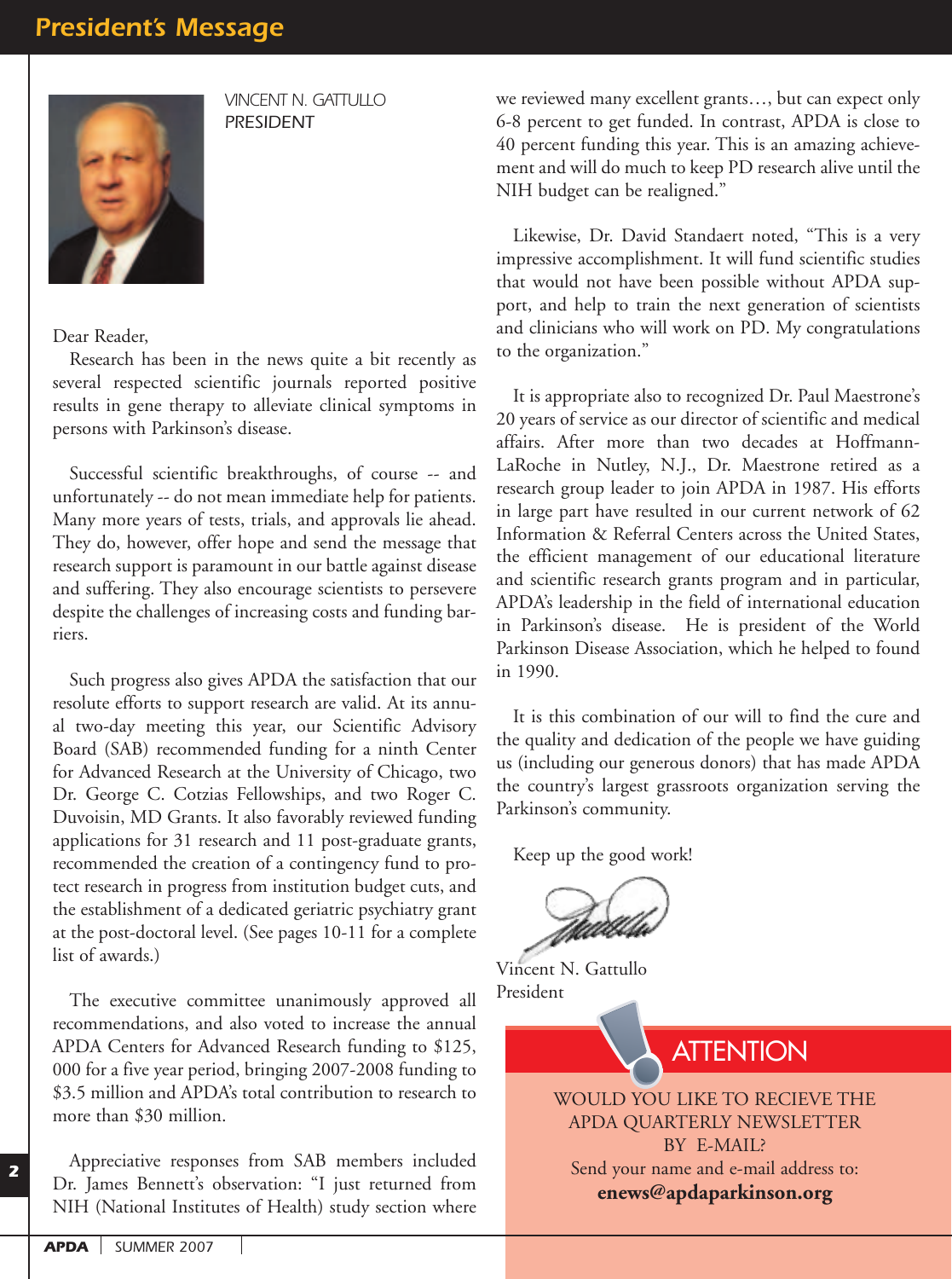By JOSEPH H. FRIEDMAN, MD<br>Director Neurohealth Parkinson's Disease<br>and Movement Disorders Center<br>Director APDA Information and Referral Center. *Director APDA Information and Referral Center,* AND *Warwick, R.I.* PD

*Director Neurohealth Parkinson's Disease and Movement Disorders Center*

Parkinson's disease (PD) patients have difficulty doing two things at the same time. There is a loss of our "automatic pilot," the programs in the brain that allow us to do many complex tasks without thinking about them. As one of my patients puts it, "my good hand does what it's supposed to do, but my Parkinson hand has to be told what to do." This causes a great deal of slowness because the patient has to guide the hand and not think about the next step.

PD patients don't blink as much as other people, hence the staring expression, and they don't swallow as much as other people, hence the pooling of saliva, or the drooling. There is a problem with their "set point" for doing these small things that occur unconsciously. It's like having a thermostat that's always a little bit off. Most people blink a certain number of times per minute, but PD patients blink a bit less. Not a big deal for most, and "easily" remedied. Just ask the PD

person to blink more!

Unfortunately, or fortunately, most PD patients have better things to think about than blinking or swallowing so that they can't think about blinking or swallowing all day long. It's the same with writing too small. The patient can write larger, but concentrating on writing larger interferes with thinking about what is being written.

Everyone seems to understand this, but a very similar problem occurs with posture and armswing. PD patients have a stooped posture, and they also often tilt to one side.

The spouse often tells me, "I keep telling him to stand up straight," or, "I keep reminding him to swing his arms." I then respond, "But it never works does it?" "Well, it does for about a minute." The reason it doesn't last is just like the reason PD patients can't increase their blinking or their swallowing rate.

For whatever reason, clearly related to their PD, their brain wants something different from normal. The brain says to blink less, swallow less, write small, talk softly, stoop the shoulders, shuffle, and while all of these problems can be overridden, they can only be overridden consciously, that is, while people are thinking about one particular problem. Unfortunately there are lots of other things to think about. No one can

think about his posture all day, and especially not about his blinking, his swallowing, his speech volume and smiling, all at the same time. This applies to arm swing as well.

I try to get spouses and friends to understand that telling patients to stand up straight doesn't help. It is nagging and only is helpful if the patient wants to be reminded, perhaps at a social event or for a photograph.

Telling the family to stop nagging is usually greatly appreciated by the patient. And the spouse often appreciates this as well.

Most people don't like to nag. They do it only because they feel they must, as part of their "job" as caregiver, booster, or friend. It is helpful for spouses and caregivers to hear what the limits are. "Should I nag more? After all he's not standing up straight and if I pester him enough, maybe he'll straighten out." It helps to be told not to do it. The spouse can tell the children, "No, I'm not going to bug him anymore. The doctor said he can't help it, and this is nagging."

A more difficult problem is tilting. Some PD patients tilt to one side like the Leaning Tower of Pisa. Some patients will tilt so much that their head is on the armrest of the chair and their arm is on the floor. The most amazing thing is that patients are rarely uncomfortable from this. It looks like torture, and I certainly wouldn't want to sit like that, but the patients who do sit with their head almost parallel to the ground are not bothered. It doesn't help to say, "Sit

*(continued on pg.12)*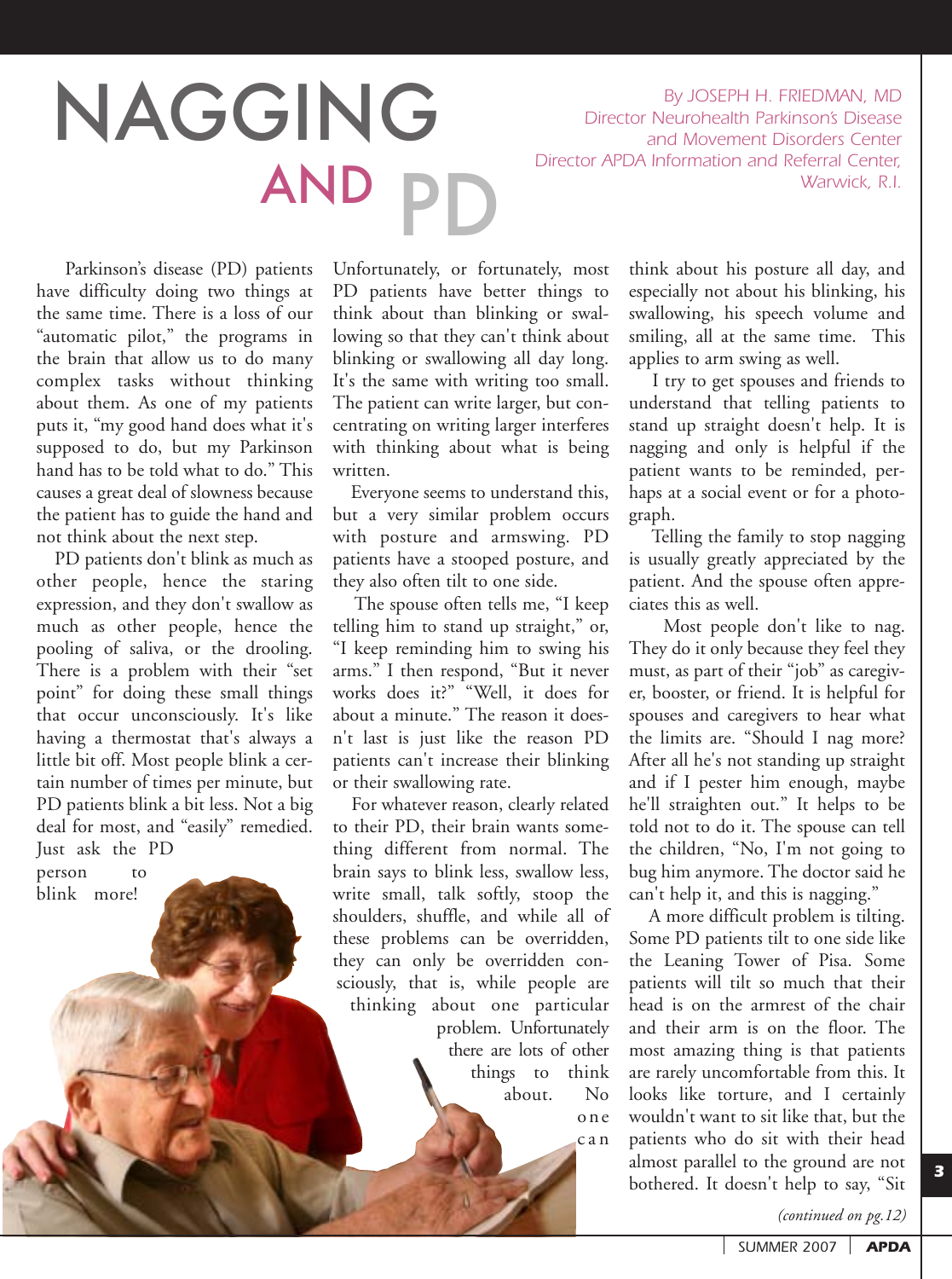### *Questions & Answers*



**Q:** I'd Like to know if it is possible to take Stalevo (110mg x 3 daily) together with Requip (3mg x 3 daily) if I have low pressure (110/60)?

**A:** It is very common to have blood pressure alterations in patients with Parkinson's disease. The disease itself can lead to low blood pressure which occurs upon standing and high blood pressure during the night. The low pressure can be alleviated by taking medications such as fludrocortisone (Florinef®) and midodrine (Proamatine®) and by reducing medications for Parkinson's disease, which can lower blood pressure (especially dopamine agonists like Requip® and Mirapex®). The high blood pressure during the night is due to lying down and is worsened by the fact that patients do not take Parkinson's disease medications during the night. This is sensed by the body (kidneys) as being too much fluid and contributes to the nighttime urinary frequency and diuresis. The nighttime diuresis can be lessened by elevating the head of the bed and taking medications to reduce urinary bladder irritability (Detrol®, Vesicare®, Enablex®, Ditropan®).

In your case, the blood pressure must be taken lying, sitting and standing and, if there is a drop which is leading to dizziness, sweating or feinting, it should be treated either by taking Florinef and/or Proamatine and by reducing the Requip. If the blood pressure is 100/70 while standing and is not associated with symptoms of dizziness, sweating or feinting it does not need to be treated. One last point - many times a patient may complain of fatigue or balance

impairment, and this can be due to low blood pressure upon standing.

**Q:** I'm a 63 year old man. It has been for two years that I'm suffering Parkinson disease. My body has been slow and also my left hand trembles when I want to move it. I have some questions and I would be thankful if you give me the answers.

1) What can cause Parkinson and can it be prevented or treated?

2) Does the loss of brain hormones or other losses of hormones cause the disease, and what can be the medicines?

By the way, I'm using Levodopa and Biperiden 2. I think that Biperiden 2 makes me suffer more. What can I do?

**A:** 1) We are not certain as to what causes Parkinson's disease, but it seems to be due to a combination of genetic and environmental factors. Parkinson's disease can be treated but not cured. There are no medications that have been proven to prevent progression.

2) There has not been proven to be a loss of brain hormones, which is associated with causing Parkinson's disease.

3) Biperiden is in the class of medications called anticholinergics and even though it can help rigidity and tremor, it may cause blurry vision, constipation, urinary retention, dry mouth and memory loss. Discuss with your doctor whether it should be reduced or discontinued.

**Q:** My husband is having a hard

time. He complains of not having any energy, sleep disorders (nightmares and waking up during the night; he sleeps most of the time during the day). He has no control of some of his muscles, but not the shakes. Also, sometimes he is unable to walk. Could this be because of chemical unbalance? Besides his PD pills, he takes pills for his thyroid and a pill at night called Ativan, also Flomax. Thank you.

**A:** There are many sleep disorders associated with Parkinson's disease. Patients may move excessively while asleep, dream vividly, and awaken numerous times during the night because of muscle cramps, tremors, and/or increased urination frequency. Disruptions of the sleep/waking cycle are common with sleepiness during the day when medications kick in or wear off. In some cases patients cannot fall asleep because their medications make them overactive and obsessional.

A new schedule must be implemented. Patients must wake up and go to sleep, eat their meals and take their medications at the same time everyday. Sleep should be induced with short-acting preparations in order to establish the new sleep times. Medications like Ativan are not good for chronic use and may themselves cause confusion. Parkinson's disease medications should not be given too close to bedtime. If excessive dreams or hallucinations occur, the entire regimen of medications needs to be reassessed and more reliance placed on immediate - release L-Dopa preparations and the use of antipsychotics like Seroquel given at bedtime.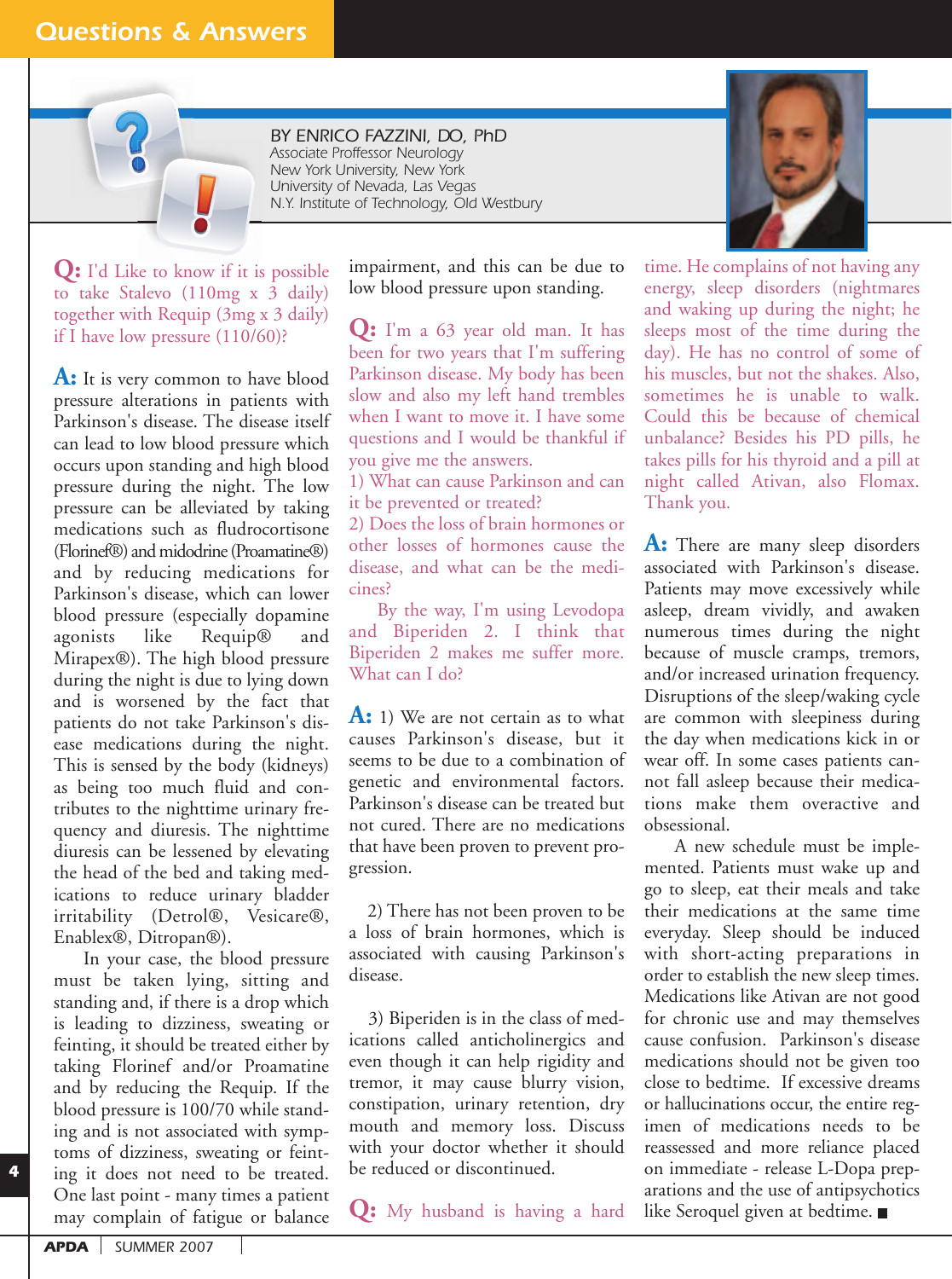*of the hundreds of volunteers and staff who work daily to help ease the burden and find a cure for millions of persons with Parkinson's and their caregivers across the United States.*

*F.Y.I.*

# **Ben White:** Mayor/Coordinator

**It's all in Ben White's genes!**

The APDA Bryan, Texas I&R coordinator can trace his healthcare inclinations to his father, brother and an uncleall of whom were physicians. Not wanting to pursue that course, he became a high school football coach for three years, but the genes were there and after working for a San Antonio pharmaceutical firm, his career path was determined. After 20 years as director of the Bexar County Medical Society, he headed the 7,000-member Texas Dental Association for the next five years, and thought he ended his working career with two years as the executive director of the National Association of Medical Staff Services in Austin, Texas.

During their 26-year residence in San Antonio, the Whites lived in a suburban community named Garden Ridge. Ben was active in the civic association and was a pioneer in moving the community into city status and becoming its mayor pro-tem and second mayor for 11 years.

"I thought our move to College Station was to retirement," he said, but with his healthcare and government service reputation and youthful vitality, those in College Station had other ideas. And, of course, there were those genes.

"Bill Erwin, who started the APDA-affiliated support group in College Park and led its growth into a chapter, approached me about becoming the APDA coordinator at St. Joseph Regional Rehabilitation Center in 2002. Ben's healthcare genes kicked in. Meanwhile, his government genes had him serving on the planning and zoning com

mission, the police and fire academies, and then the College Station City Council.

It was not long before he was asked to run for mayor.

College Station is a college town (Texas A&M) of almost 85,000 people, only 10 percent of which is over age 50. "We are a young, growing city," the new mayor says, " with

R&D attracted here because of the university. We need to be proactive and not reactive in that growth."

Ben plans to concentrate on building infrastructure to accommodate that growth during the three years of his term which could be become six years, if reelected, and with the support of his wife of 51 years, Shirley, whom he calls *APDA coordinator Ben White makes his acceptance speech as College Station, Texas' new mayor.*

the perfect first lady, continue following his genetic path of serving people in sickness and in health.

### Tax Benefits for Gifts from IRAs

The new Pension Protection Act allows contributions from Individual Retirement Accounts (IRA) to charity without paying income tax on the distribution. Anyone  $70<sup>1</sup>/2$  years or older is eligible to donate up to \$100,000, meeting all or part of the required minimum distribution, by Dec. 31, 2007, when the law expires.

For those planning charitable gifts and do not want the extra taxable income from their required distribution, the new law provides an opportunity for tax savings combined with charitable giving.

There is no addition tax deduction for a gift of IRA funds through this law. Because you avoid income tax on any

funds transferred to charity, you are in effect already receiving a charitable deduction for all those funds since all IRA funds are pre-tax dollars.

The institution holding the IRA account can provide detailed information and most have a special form to fill out.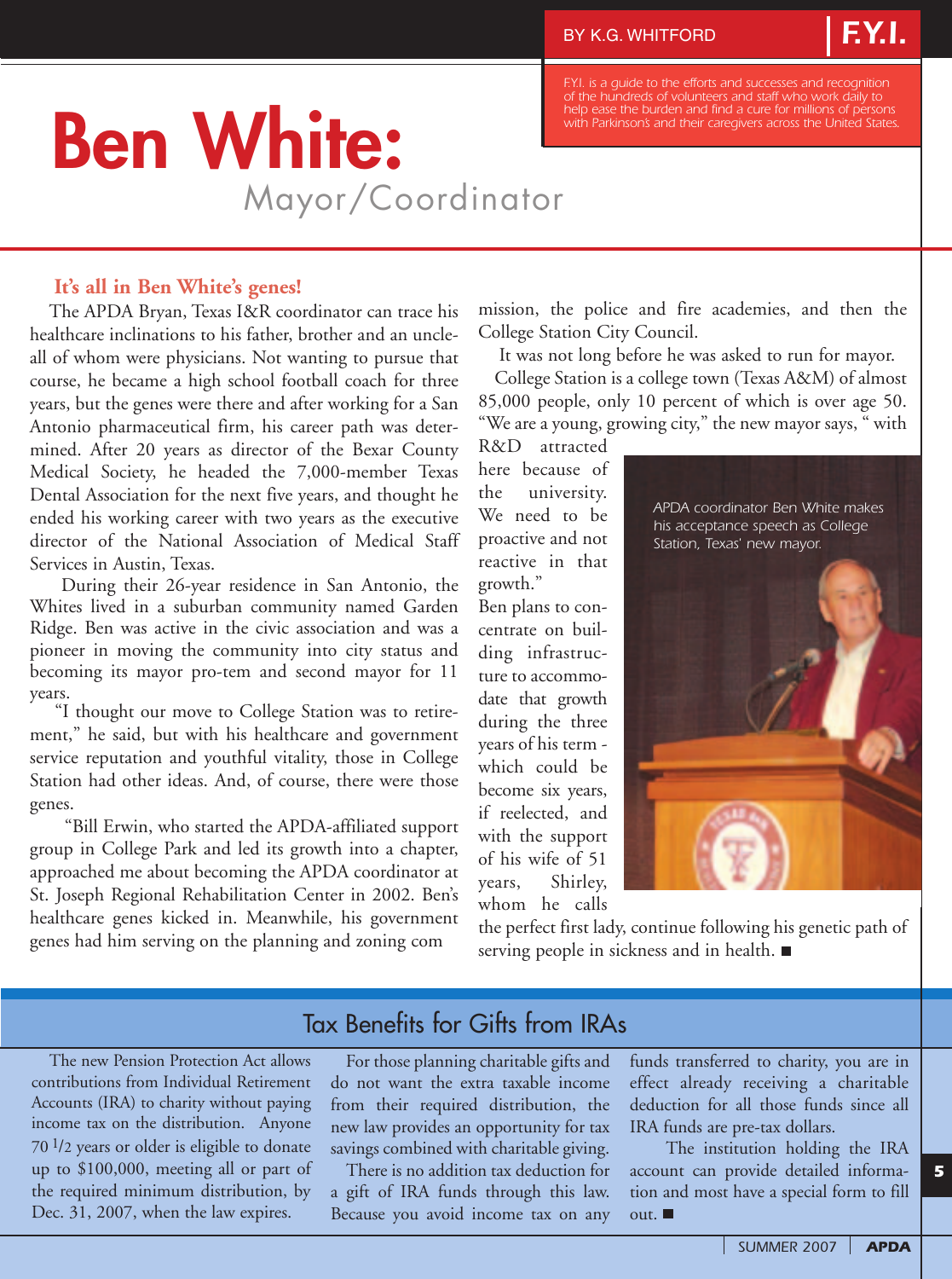### APDA SADLY NOTES THE DEATHS OF TWO VALUED AND BELOVED PARTNERS.

Belle Blumberg Englander, the founder and president of one of APDA's oldest chapters, the J. Louis Bloomberg Chapter in Philadelphia, passed away on May 7. She was 94 and continued her passionate work in memory of her father who died in 1964 from complications of Parkinson's disease. When FYI interviewed her in 2004, she was the only member of the chapter left but continued to collect memorials in the Philadelphia area and send thousands of dollars to APDA for research each year. When asked how she could carry on alone, she said, "How can I give up? How can you give up on something that is so much in your heart? We must all keep working to find a cure." Her brother-in-law Leon Aaron has become president and with her sister, Tossi, will carry on her quest.



### Ernesto Garza, MD, medical director of APDA's New Mexico Information & Referral Center in Albuquerque, died on June 27.

Dr. Garza, a rehabilitation specialist known for his compassionate patient care, was diagnosed with Parkinson's disease seven years ago but continued to work five hours a day until his death. He was 50 years old. Coordinator Zella Galya, who worked with Dr. Garza during the past year, remembers him as, "a model for many of his patients. He was an inspirational man…always compassionate toward his patients. He always had time for anyone who needed to speak with him. It was an honor to work with him and to know him."



## IS FOR AWARENESS IN THE APDA ALPHABET

APDA's successful efforts for the 2007 Parkinson's Awareness Month are still being reported. To the last report of seven governors who proclaimed April as Parkinson's Disease Awareness Month, now can be added Donald Carciere (R.I.), Rick Perry (Texas), James Doyle, Jr. (Wis.), Jim Douglas (Vt.), Tim Pawlenty (Minn.) and Governor and presidential hopeful Bill Richardson of New Mexico.

In Texas, Dallas, Mayor Laura Miller, and in San Antonio, Mayor Phil Hardberger also issued proclamations.

The New Mexico Chapter, led by its president, Bobby Dunagan, was responsible for 15 proclamations including the state governor, major city mayors and the president of the New Mexico Navajo Nation, Albert Davis.

In Front Royal, Va., Warren County Parkinson's Support Group leader Lee Mangene stopped by Town Hall to distribute awareness flyers and decided to welcome the new town manager back to Front Royal. The two knew each other from years past. After talking with Lee, he insisted on a banner and despite Lee's financial objections, offered to pay for it out of his own pocket. Enter APDA friend No.2 - Shea Parker, owner of Hanna Signs. Shea not only produced a larger, four-color banner, but also reduced the final price by \$400. Thus, the residents and visitors to Front Royal in April could not but know it was Parkinson's Disease Awareness Month.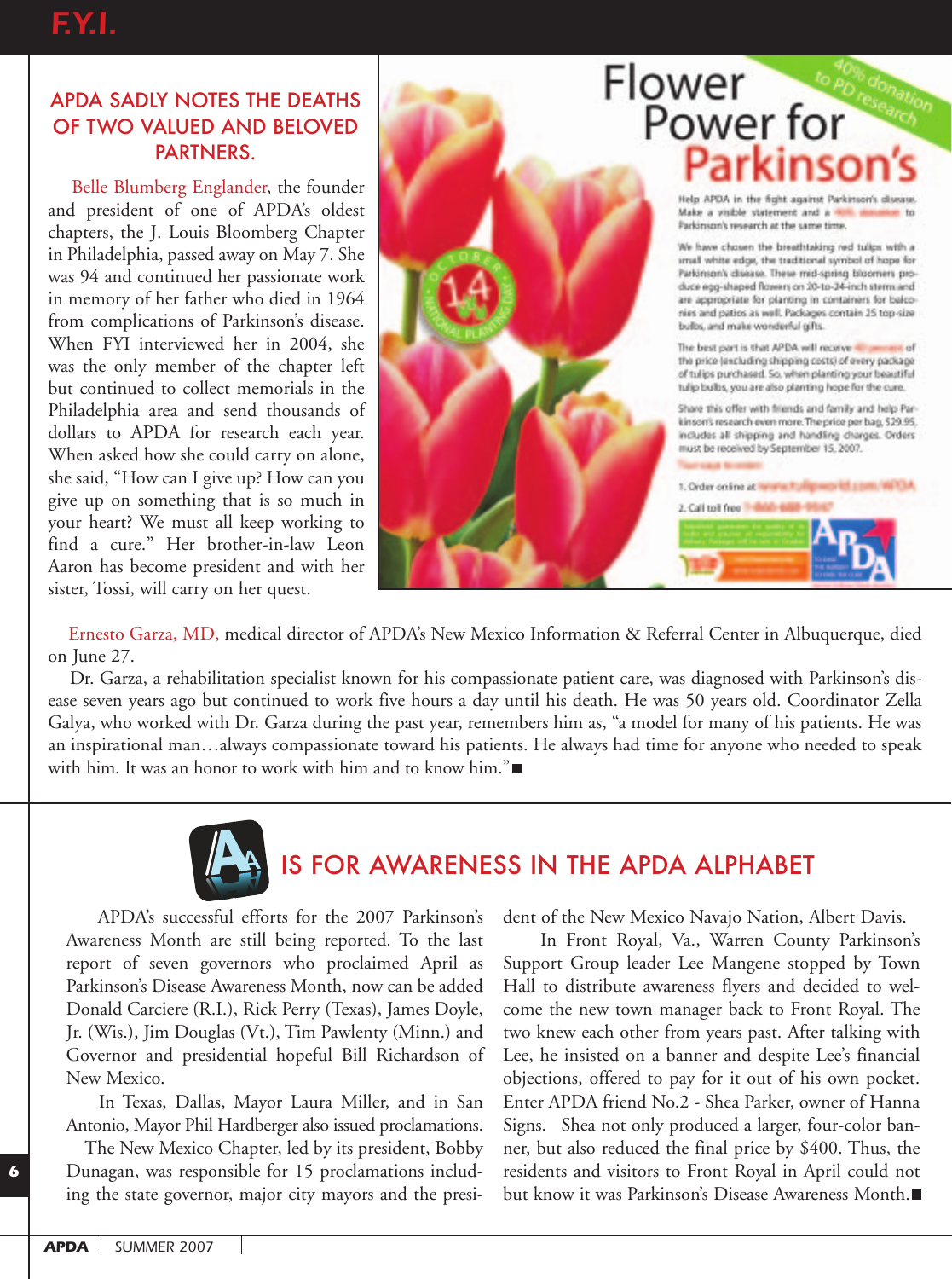### SUPPORT GROUPS ARE THE "ROOTS" IN APDA'S GRASSROOTS NETWORK

*APDA is proud to be the country's largest grassroots organization serving the Parkinson's community, and, support groups are the "roots" in "grassroots." Lee Mangene is the founder and facilitator of the Warren County Parkinson's Support Group in Front Royal, Va., and shares her experiences in starting a successful support group in FYI's first profile of support groups and their leaders .*

 $\zeta \zeta$  just don't have the time," is often the reason people don't even think of starting a support group. And it is understandable when he/she has Parkinson's disease or is a caregiver, which many support group founders are. But then there are people like Lee

Mangene - caregiver, mother of eight, grandmother of 23, and great-grandmother of three - so far, whose personal words to live by are, "What you do for yourself, dies with you, what you do for others lives forever."

When Lee's husband, Charlie, was diagnosed in 2000, two years after retiring from operating his Exxon service stations, Lee wanted to know everything about the disease and sought a support group. The group listed at Winchester Hospital turned out to have disbanded, and a second one listed in the telephone book had met the same fate. She turned to Warren Memorial Hospital in her

hometown, and Kay Largent, now community outreach director, then education director, offered to provide the meeting place, if Lee wanted to start one.

"So, I made up flyers and distributed them all over Front Royal. The first meeting no one appeared. The second meeting, I got one phone call, but I refused to give up. The third meeting a man appeared with his wife, who was wheelchair-bound. They lived in the Southerlands, an assisted living facility in Front Royal, and he indicated that he would not be able to continue attending meetings at the



*Charlie and Lee Mangene celebrate Christmas during a Warren County Parkinson's Support Group meeting.*

hospital, but would I consider having the meetings at the Southerlands?"

Lee would consider it; the Southerlands would be happy to host the meetings, and the rest, as they say, is history. The Warren County Parkinson's Support Group meets

> every Wednesday at 1 p.m. with an attendance of between 25 and 35 members from as far as Berkeley Springs, W. Va., 60 miles away. In addition to meetings, the group sponsors an annual symposium at the Bowling Green Country Club in Front Royal, Va., attended by 75 to100 people.

> "We have a formal membership, but no dues," Lee explains. "The Southerlands supplies beverages and the hospital continues to provide a tray of cookies."

> Lee credits former APDA Information & Referral Center coordinator at the University of Virginia, Miriam Hirsh, RN, for her support during the startup days, and still works closely with Miriam's suc-

cessor, Susan Dietrich, in identifying speakers and assisting in meetings and events.

Lee admits that starting the group took determination, organization, and footwork. She delegates, "but I'm accused of not delegating enough."

She also says that the social bonds formed by members are more than worth the effort.

"We have a telephone exchange list and members have formed friendships among themselves. Getting a hug from someone you've helped is worth all the effort," she says.

### MEMORIAL GIFTS RECOGNIZED

In future issues of the Quarterly Newsletter, APDA will publish the names of those who have been submitted in honor of or in memory of by their family and friends with a \$50 contribution or more to APDA's efforts to "Ease the Burden - Find the Cure." Donations of any amount will be acknowledged by mail and the honoree made aware of the contribution in his/her name.

### HOW TO START A SUPPORT GROUP

APDA's new flyer, "How To Start a Support Group," is available by contacting **Emily Ciorciari** at: **800-223-2732, ext. 115** or **eciorciari@apdaparkinson.org**.

**Lee Mangene** also invites anyone who would like to talk about starting a PD group to contact her at **540-635-8122**.

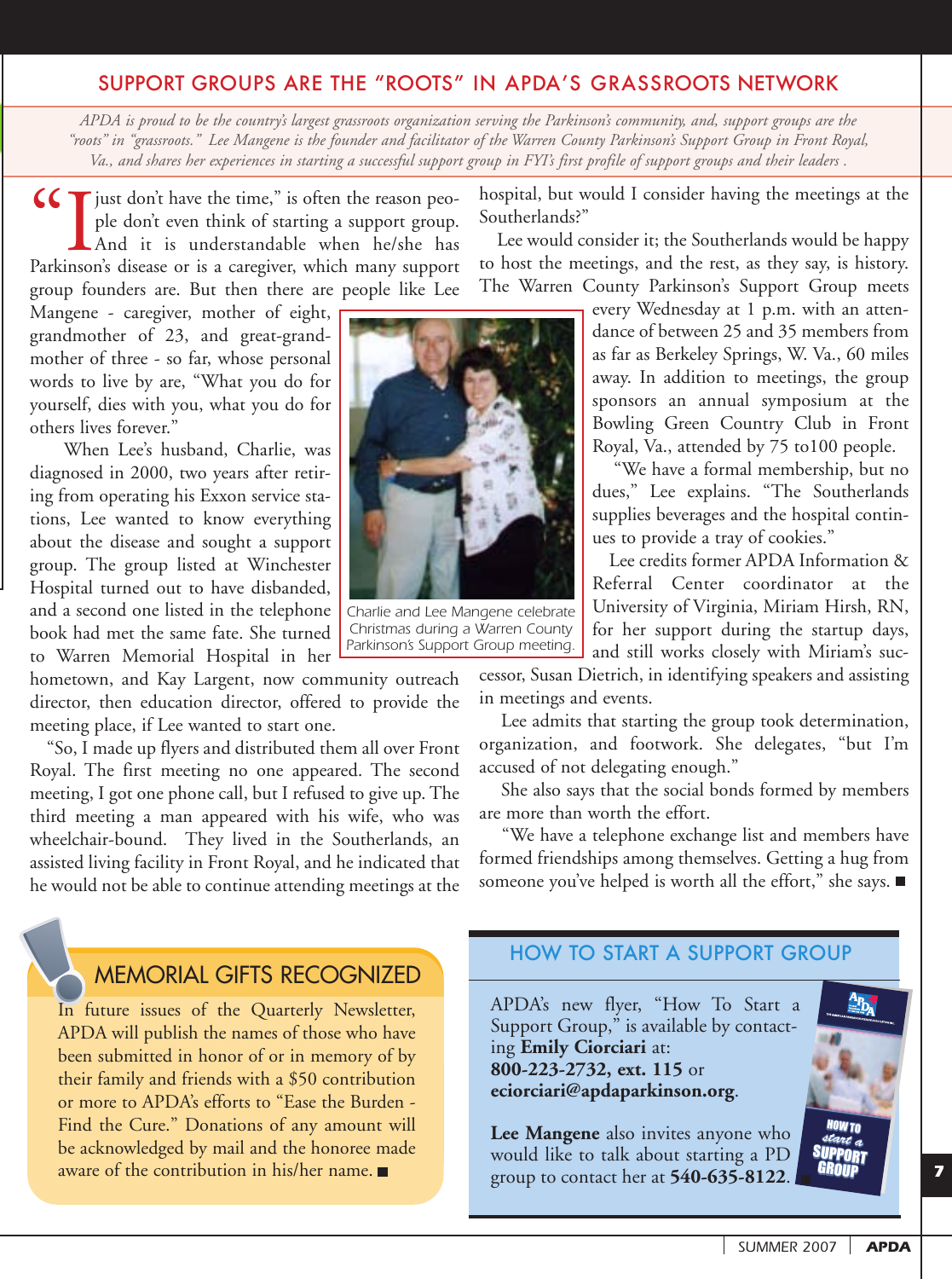# CAREGIVING RECOGNIZING

*BY JO BIDWELL, Coordinator APDA Information and Referral Center, Lubbock, Texas*

**Burnout is not something to be**<br> **ashamed of or to deny.** Most<br>
parents have suffered burnout,<br>
either by endlessly walking the floors ashamed of or to deny. Most parents have suffered burnout, when a newborn has colic or nightly pacing the floors when a teenager starts dating or driving. Burnout is even more common when you are caring for a loved one who is sick. In most cases caregiver burnout occurs because the caregivers are trying to do too much or because they are trying to do everything by themselves.

Common symptoms of caregiver burnout include, but are not limited to the following:

- •Extreme fatigue or exhaustion
- •Feelings of hopelessness or helplessness
- •Changes in eating or sleeping habits
- •Loss of interest in family, friends or activities
- •Irritability or anger
- •Anxiety or depression
- •Guilt

Caregivers are often so busy taking care of others that they neglect their own needs. The physical and emotional demands that are placed on caregivers affect their mind, body and spirit.

The Cleveland Clinic has identified several factors that may lead to caregiver burnout. These are:

**1. Role confusion:** Many people are confused when thrust into the role of caregiver. It can be difficult for a person to separate her/his role as caregiver from her/his role as spouse, lover, child, friend.

**2. Unrealistic expectations:** Many caregivers expect their involvement to have a positive effect on the health and happiness of the patient. This may be

unrealistic for patients suffering from a progressive disease, such as Parkinson's or Alzheimer's.

**3. Lack of control:** Many caregivers become frustrated by lack of money, resources and skills to effectively plan, manage and organize their loved one's care.

**4. Unreasonable demands:** Some caregivers place unreasonable burdens upon themselves in part because they see providing care as their exclusive responsibility. Some family members such as siblings, adult children or the patient himself/herself may place unreasonable demands on the caregiver. These individuals also may disregard their own responsibilities and place burdens on the person identified as primary caregiver.

**5. Other factors:** Many caregivers cannot recognize when they are suffering burnout and eventually get to the point where they cannot function effectively.

If you are a caregiver here are some simple, yet effective suggestions to help you from falling into the trap of caregiver burnout.

**1. Find a confidant to talk to.** It is best not to choose another family member, rather choose a co-worker, friend, neighbor or friend whom you can trust to share your inner most feelings and frustrations with. Use that person often.

**2. Realize that you are not a superhuman.** There are truly limitations to what you are capable of doing. Do not expect to do more and do not let others put pressure on you to do more than you are capable of doing.

**3. Take care of yourself.** This should not be seen as a luxury, rather as a necessity. I often tell people that if the caregivers do not take care of themselves then they may soon need a caregiver of their own. On more than one occasion since I began this job ten years ago, the appointed caregiver has ended up having a stroke or heart attack and could not take care of his/ her patient. Taking care of yourself means getting a balanced diet, making time for daily exercise and getting enough rest.

**4. Take advantage of friends, coworkers, family members, etc. who offer to help.** As a matter of fact, don't just take advantage, but be prepared - when someone offers, have specific jobs that they could do to be of service to you. This could be everything from cleaning out the gutters, to sitting with your patient so you could have your hair done, to preparing a casserole so when you are too tired to cook you would have something in the freezer. Remember, if they did not want to help, they probably would not have offered. If they offered and really did not want to help then they will probably never offer again, but that is OK too.

**5. Look for respite care services.** This can be for a few hours or even a few days. We all need to take a vacation from our every day activities.

**6. Last, don't be afraid to consult a professional.** It is normal to reach a point where you are overburdened. A large number of caregivers sometimes rely on medication, at least for a short period of time to help "get them over the hump." Please understand, I am in no way an advocate of popping pills, but sometimes when we have reached that point, they become a necessity.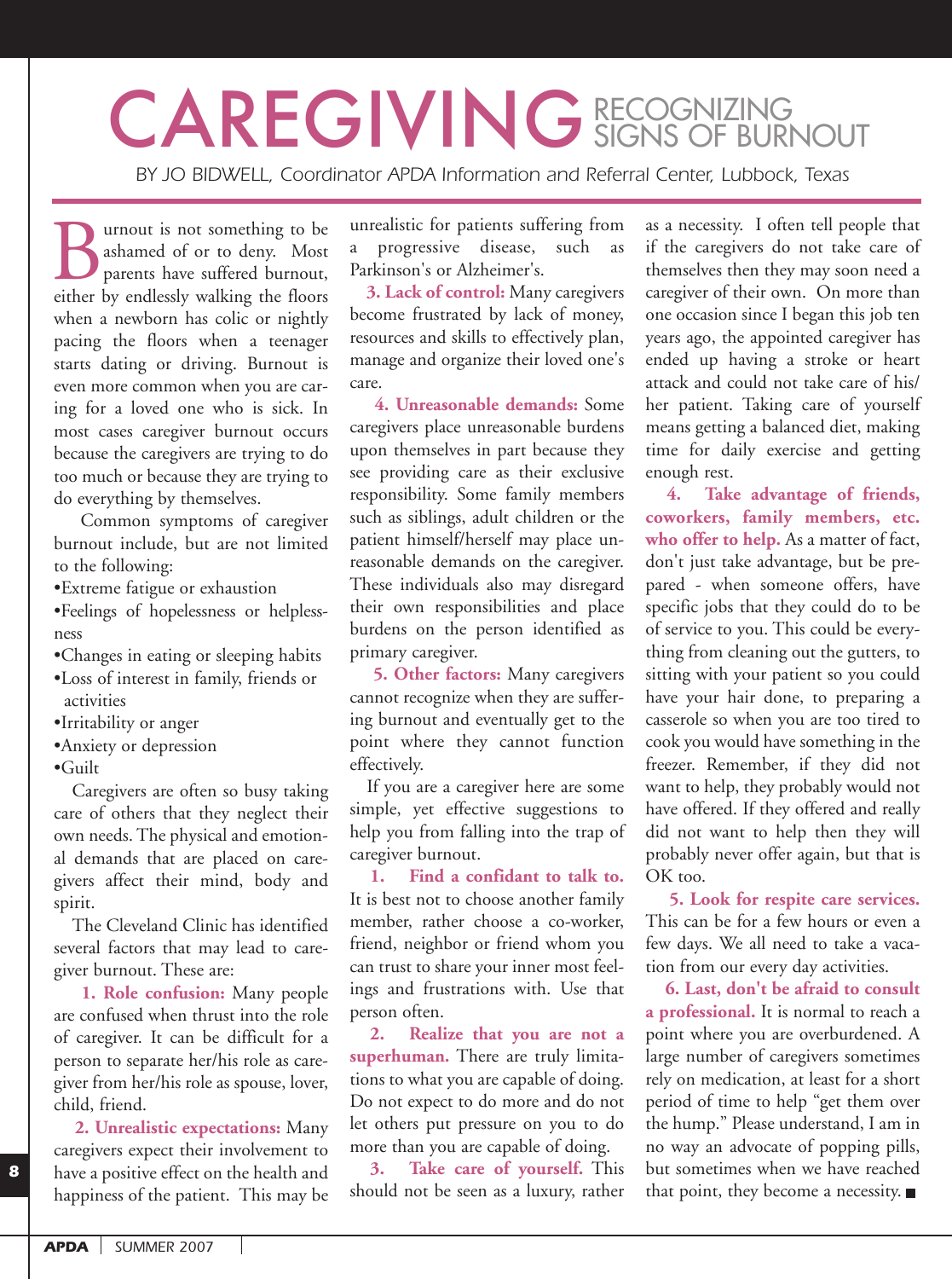# THE FIVE Rs of EXERCISE

### *By DAVID KING, P.T.*



Most folks don't like to exercise: it takes time and effort and often it is not fun. But for the Parkinson's sufferer it is absolutely essential to keep moving as much as possible ,and exercise can help in that quest.

The ideas I apply to exercise are to try to answer as many of the symptoms of Parkinson's as

I can in any given moment and to make the exercise relevant to the individuals and their specific sets of symptoms. And as much as possible I try to make the exercises fun.

Some of the common symptoms I try to answer with exercise include difficulty initiating movement, difficulty changing direction, stiffness of the joints and poor balance. I have developed the 5Rs of exercise design as a way to try to address as many symptoms as possible.

**Rotation.** Walking requires us to rotate all up and down our body in ways large and small. This is most evident in the disassociation of limb movements - one limb moving forward while the other is moving back and in the coordination of opposite arms and legs. Studies on treadmills have shown that rotation increases with speed as a means of maintaining balance. A person unable to rotate his trunk will feel more out of balance and will only willingly walk at slow speeds. Some exercises that incorporate rotation include dancing, swinging a bat or tennis racquet, T'ai-chi and water aerobics. Lying on your back and dropping your knees side to side is a gentle exercise to try at the start of your day.

Rhythm. The nervous system includes an "internal clock mechanism," it is how we are aware of the passage of time and how we are able to compute time, speed and distance with regard to moving around objects or dealing with others in a moving crowd. This mechanism is affected by Parkinson's disease. Exercises that include cadence

help the nervous system cope with the damage to its internal clock or exercising to music can assist the cadence of exercise. Exercises might include dancing, tennis, catching and throwing a ball or just walking .

Range of motion. Stretching muscles helps reduce rigidity and pain. Moving joints through their range of motion helps prevent losses of the end of their range and prevents stiffness. It is best to time stretching exercises to the time when medications provide the most relief so as to avoid injury to overly tight muscles. Exercises could include stretching, throwing a ball, T'ai-chi, yoga and water aerobics.

Reaction. Research has found that it is easier to move if it is done in reaction to an external stimulus. For example someone having difficulty raising his hand might do do more quickly if done to catch a ball thrown to him. This adds the benefit of rehearsing the interpretation of sensory input. Also I have often set up obstacle courses made of simple blocks and steps either to step on or step over. Obstacle courses need not be in a straight line and can challenge the person to vary step length as well as change directions.

Rehearsed movements. Movements that are familiar are easier to repeat and adjust to changes. If you used to dance, try it now. If you used to play tennis, go bounce some balls off a back board. If you used to golf go to the driving range or the putting green. Your body and nervous system are changing but your nervous system will more readily adapt to these changes with a familiar movement than with an exercise that is completely new.

Not every exercise will address all five Rs, but the more the better. And sometimes one R can be used to make addressing another R easier. Reacting to an incoming tennis ball to perform the rehearsed movement of swinging the racquet and thereby increasing rotation and shoulder range of motion includes four R's and is fun!

*This article appeared in the New Brunswick, N.J. APDA I&R Center newsletter of Spring 2007.*

### 2007AWARDS *(cont. from pg.1)*

givers. In addition to its \$30 million research funding, APDA has contributed more than \$28 million to patient and caregiver support through its network of 62 Information & Referral Centers and 800 support groups across the country.

"We take our mission very seriously," said APDA president Vincent Gattullo, "and are extremely proud that we have been a funding partner in every scientific breakthrough in Parkinson's disease since we were founded 46 years ago."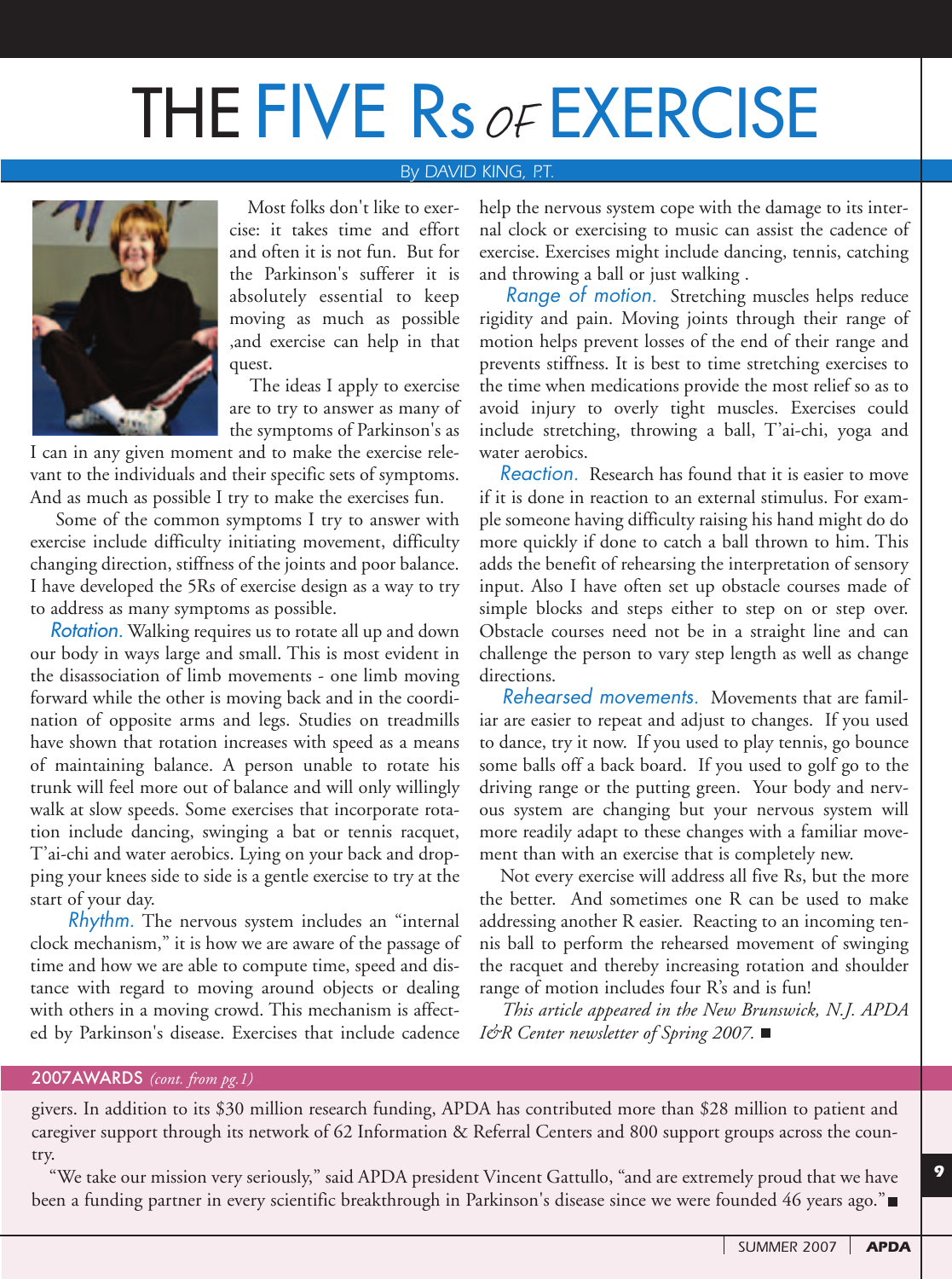# APDA RESEARCH FUNDING

| <b>Centers for Advanced Research</b>                |                                                               |                                                                                                                                  |
|-----------------------------------------------------|---------------------------------------------------------------|----------------------------------------------------------------------------------------------------------------------------------|
| Emory University School of Medicine,<br>Atlánta, Ga | Robert Wood Johnson Medical School<br>New Brunswick, NJ       | Boston University School of Medicine<br>Boston, MA                                                                               |
| <b>UCLA School of Medicine</b><br>Los Angeles, CA   | Washington University Medical Center<br>St. Louis, MO         | University of Virgina Medical Center<br>Charlottesville, VA                                                                      |
| University of Pittsburgh<br>Pittsburgh, PA          | University of Alabama<br>Birmingham, AL                       | The University of Chicago<br>Chicago, IL                                                                                         |
| <b>Cotzias Fellowships</b>                          |                                                               |                                                                                                                                  |
| Bradley Miller, MD, Ph.D                            | University of Virginia,<br>Charlottesville, VA                | Distribution and Metabolic Consequences of Mitochondrial DNA<br>Deletions in Substantia Nigra and Cultured Cells                 |
| Joseph Savitt, MD, Ph.D                             | John Hopkins Hospital,<br>Baltimore, MD                       | Conditional GDNF Receptor Knockout Mice: Exploring the<br>Role of GDNF in Dopaminergic Cell Development and Survival             |
| Talene Yacoubian, MD, Ph.D                          | The University of Alabama,<br>Birmingham, AL                  | Role of 14-3-3 Proteins in Alpha Synuclein Induced Neurotoxicity                                                                 |
| <b>Roger Duvoisin, MD Grants</b>                    |                                                               |                                                                                                                                  |
| Andrei Alexandrescu, Ph.D.                          | University of Connecticut<br>Storrs, CT                       | Stability and Solvent Accessibility of Alpha-Synuclein<br>Fibrils by NMR Hydrogen Exchange                                       |
| James L. Roberts, MD, Ph.D.                         | University of Texas Health Science Center<br>San Antonio, TX  | Molecular and Cellular Mechanisms of Estrogen Midiated<br>Neuroprotection of Mesencephalic Dopaminergic Neurons                  |
| Jeffry Stock, Ph.D.                                 | Princeton University<br>Princeton, NJ                         | Protein Phosphatase 2A Methylation as a Therapeutic Target<br>for Parkinson's Disease                                            |
| <b>PostDoctoral Fellowships</b>                     |                                                               |                                                                                                                                  |
| Michelle Burack, MD, Ph.D.                          | University of Rochester<br>Rochester, NY                      | The Impact of Dopa-Induced Dyskinesia on Voluntary Motor<br>Control in Patients with Idiopathic Parkinson Disease                |
| Joanne Clark, Ph.D.                                 | Beth Israel Deaconess Medical Center<br>Boston, MA            | Activation of PGC1a by P38MAPK;<br>Potential Interference by A-synuclein                                                         |
| Clement Gautier, Ph.D.                              | Brigham and Women Hospital<br>Boston, MA                      | Investigation of Mitochondrial Functions in PINK 1<br>Knock Out Mice                                                             |
| Melissa Geddie, Ph.D.                               | Whitehead Institute for Biomedical Research,<br>Cambridge, MA | Metal Ion Transport in Parkinson's Disease                                                                                       |
| Keiichi Inoue, Ph.D.                                | Columbia University<br>New York, NY                           | Novel Animal Models of PD                                                                                                        |
| Shilpa Iyer, Ph.D.                                  | University of Virginia<br>Charlottesville, VA                 | In Vitro Characterization of Mechanisms of<br>Mitochondrial DNA Homoplasmy                                                       |
| Nikolaus McFarland, MD, Ph.D.                       | Massachusetts General Hospital<br>Boston, MA                  | Alpha-Synuclein Phosphorylation and Toxicity<br>in a Rat Model of Parkinson's                                                    |
| Julie Tetzlaff, Ph.D.                               | Massachusetts General Hospital<br>Boston, MA                  | Therapeutic Reduction in Oligomeric Alpha-Synuclein Species                                                                      |
| Shaji Theodore, Ph.D.                               | The University of Alabama<br>Birmingham, AL                   | A Novel Mode of Microglial Activation in a<br>Mouse Model of Parkinson's Disease                                                 |
| Harrison Walker, MD                                 | The University of Alabama<br>Birmingham, AL                   | Clinical and Electrophysiological Investigation of Bilateral Effects of<br>Unilateral Subthalamic Nucleus Deep Brain Stimulation |
| Allison Wright Willis, MD                           | Washington University<br>St. Louis, MO                        | Environment Heavy Metal Exposure and the Risk of PD:<br>A Community Health Study Using Geographical Information Systems          |
| <b>Research Grants</b>                              |                                                               |                                                                                                                                  |
| Asa Abeliovich, MD, Ph.D.                           | Columbia University<br>New York, NY                           | Novel Therapeutics for PD                                                                                                        |
| Sarah Berman, MD, Ph.D.                             | University of Pittsburgh<br>Pittsburgh, PA                    | Exploration of Mitochondrial Dynamics in Models<br>of Parkinson's Disease                                                        |
| Guy Caldwell, Ph.D.                                 | The University of Alabama<br>Tuscaloosa, AL                   | Identification and Functional Validation of Neuroprotective<br>Genes Associated with Parkinson's Disease                         |
| Sreeganga Chandra, Ph.D.                            | Yale University<br>New Haven, CT                              | Delineating the Physiological Functions of Synucleins                                                                            |
| Sylvain Dore, Ph.D.                                 | Johns Hopkins University School of Med.<br>Baltimore, MD      | PGE2 EP1 Receptor Role in Parkinsonism                                                                                           |

 $\overline{1}$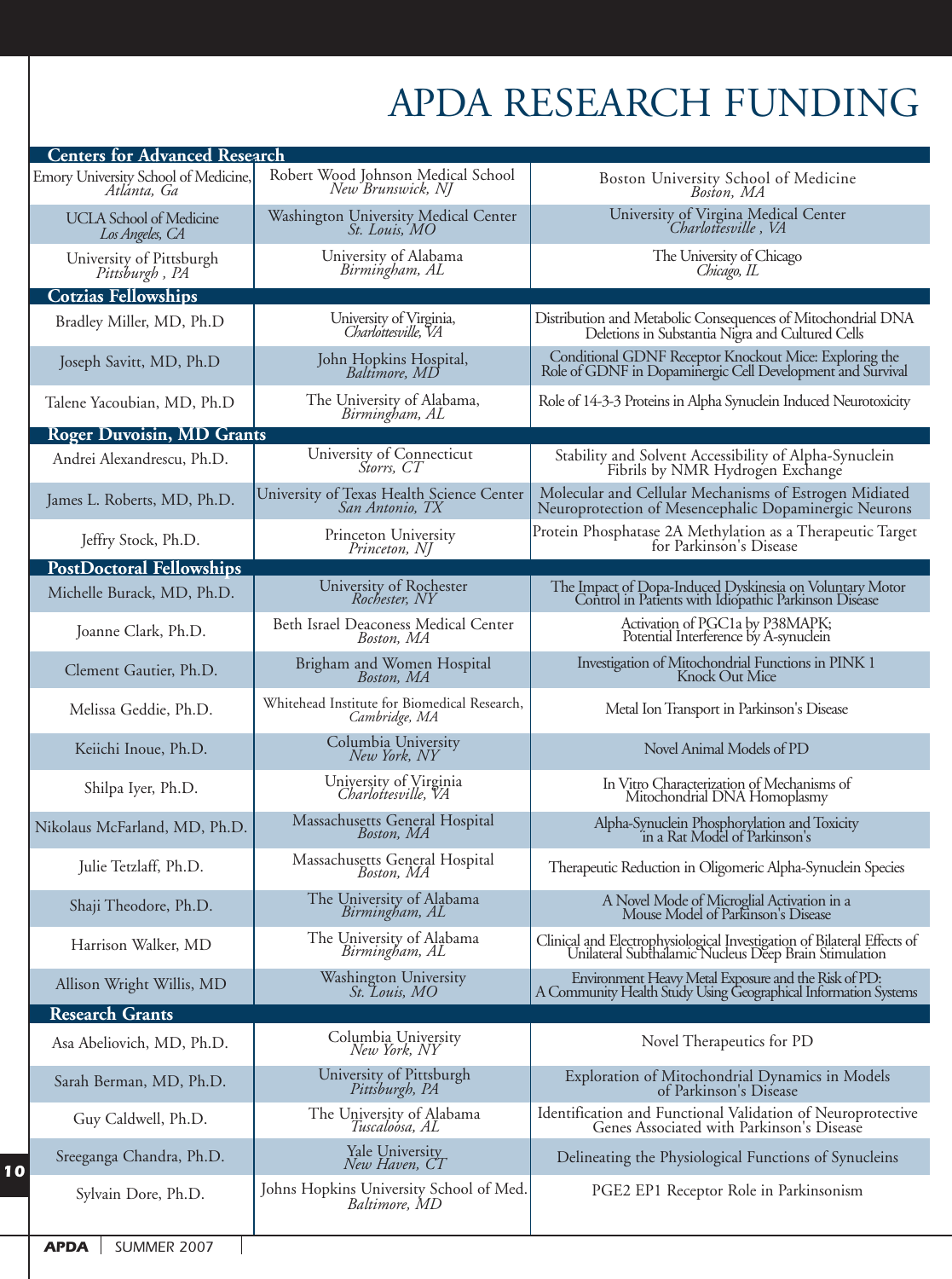## FOR FISCAL YEAR 2007-2008

| <b>Research Grants</b>      |                                                                      |                                                                                                                                                               |
|-----------------------------|----------------------------------------------------------------------|---------------------------------------------------------------------------------------------------------------------------------------------------------------|
| Ray Dorsey, MD              | University of Rochester<br>Rochester, NY                             | A Guide to Improving the Impact of Parkinson Disease Research                                                                                                 |
| Andrea Giuffrida, Ph.D.     | University of Texas Health Science Center<br>San Antonio, TX         | Neuroprotective Role of Cannabinoids in Parkinson's Disease                                                                                                   |
| Matthew Goldberg, Ph.D.     | UT Southwestern Medical Center<br>Dallas, TX                         | Parkin, DJ-1 and Antioxidant-deficient Mouse Models of PD                                                                                                     |
| Ming Guo, MD, Ph.D.         | Brain Research Institute at UCLA<br>Los Angeles, CA                  | Characterization of the Function of a PINK 1 Binding Protein                                                                                                  |
| Syed Iman, Ph.D.            | University of Texas Health Science Center<br>San Antonio, TX         | Evaluation of Stress-induced Tyrosine Kinase, c-Abl, as a Novel<br>Therapeutic Target for Parkinson's Disease                                                 |
| Steven Johnson, MD, Ph.D.   | Portland VA Research Foundation<br>Portland, OR                      | Redox Regulation of NMDA Currents in Midbrain<br>Dopamine Neurons                                                                                             |
| Andreas Kottmann, Ph.D.     | Columbia University<br>New York, NY                                  | On the Function of the Secreted Cell-Signaling Glycoprotein<br>Sonic Hedgehog (Shh) Expressed by Mesencephalic<br>Dopaminergic Neurons in the Postnatal Brain |
| Lawrence Kromer, Ph.D.      | Georgetown University<br>Washington, DC                              | Role of Ephrins and Eph Receptors in Regulating Striatal<br>Reinnervation by Dopaminergic Grafts                                                              |
| Matthew LaVoie, Ph.D.       | Brigham and Women's Hospital<br>Boston, MA                           | Dissecting the anti-Apoptotic Function of Parkin and the<br>Impact of PD-Linked Parkin Mutations                                                              |
| Zhicheng Lin, Ph.D.         | The McLean Hospital Corporation<br>Belmont, MA                       | Genetic Variation in Human Alpha-Synuclein Expression                                                                                                         |
| Changwei Liu, Ph.D.         | University of Colorado at Denver<br>Aurora, CO                       | Studying the Role of the CHIP/Hsp70 E3 Ligase in Mediating the<br>Ubiquitination of Serine 129 Phosphorylated Alpha-Synuclein                                 |
| Nigel Maidment, Ph.D.       | <b>UCLA</b><br>Los Angeles, CA                                       | Is VMAT Over-Expression Neuroprotective in Mammalian<br>Alpha-Synuclein Models of PD                                                                          |
| Anthony Nicholas, MD, Ph.D. | The University of Alabama<br>Birmingham, AL                          | Post-Translational Modifications of Histones in<br>Levodopa-Induced Dyskinesia                                                                                |
| Janis O'Donnell, Ph.D.      | University of Alabama<br>Tuscaloosa, AL                              | In Vivo Analysis of the Role of 14-3-3 Zeta and Over-expression<br>in Neurodegeneration in a Drosophilia PD Model                                             |
| Owen Ross, Ph.D.            | Mayo Clinic Jacksonville<br>Jacksonville, FL                         | Dysregulation of A-Synuclein Gene Expression<br>in Parkinson's Disease                                                                                        |
| Jay Schneider, Ph.D.        | Thomas Jefferson University<br>Philadelphia, PA                      | Functional Significance of ALDH1 in Ventral<br>Mesencephalic Dopamine Neurons                                                                                 |
| Lidia Serova, Ph.D.         | New York Medical College<br>Valhalla, NY                             | Mechanism of Interaction Between Nicotine and Estradiol as Related<br>to Tetrahydrobiopterin in Animal Model of Parkinson's Disease                           |
| Paul Shaw, Ph.D.            | Washington University<br>St. Louis, MO                               | Evaluating Protective Effects of Curcum in Synuclein Pathology                                                                                                |
| Wanli Smith, MD, Ph.D.      | Johns Hopkins University School of Med.<br>Baltimore, MD             | Cytoplasmic LRRK2 Inclusion and Ubiquitination                                                                                                                |
| Stephanie White, Ph.D.      | University of California<br>Los Angeles, CA                          | Birdsong as a Model System for Parkinson's Disease                                                                                                            |
| Stephan Witt, Ph.D.         | Louisiana State University Health Sci. Ctr.<br>Shreveport, LA        | Determining Why Phosphorylation of Alpha-Synuclein<br>at Serine 129 Causes Toxicity                                                                           |
| Baoji Xu, Ph.D.             | Georgetown University<br>Washington, DC                              | Chronic Deprivation of TrkB Signaling Leads to Progressive and<br>Selective Nigrostriatal Dopaminergic Degeneration                                           |
| Jin Xu, Ph.D.               | Caritas St. Elizabeth's Medical Ctr.<br>Boston, MA                   | Functional Interplay Between DJ-1 and PGC-la                                                                                                                  |
| Cyrus Zabetian, MD, MS      | Seattle Institute for Biomedical & Clinical<br>Research, Seattle, WA | Fine-mapping of a Chromosome 17q21 Region Associated<br>with Parkinson's Disease                                                                              |
| Fu-Ming Zhou, Ph.D.         | University of Tennessee<br>Memphis, TN                               | An Ultra-Short Dopamine Pathway: Implications<br>for Parkinson's Disease                                                                                      |
| Wenbo Zhou, Ph.D.           | University of Colorado Health Sci. Ctr.<br>Denver, CO                | Testing Drugs that Upregulate DJ-1 in Mouse Models<br>of Parkinson's Disease                                                                                  |
|                             |                                                                      |                                                                                                                                                               |